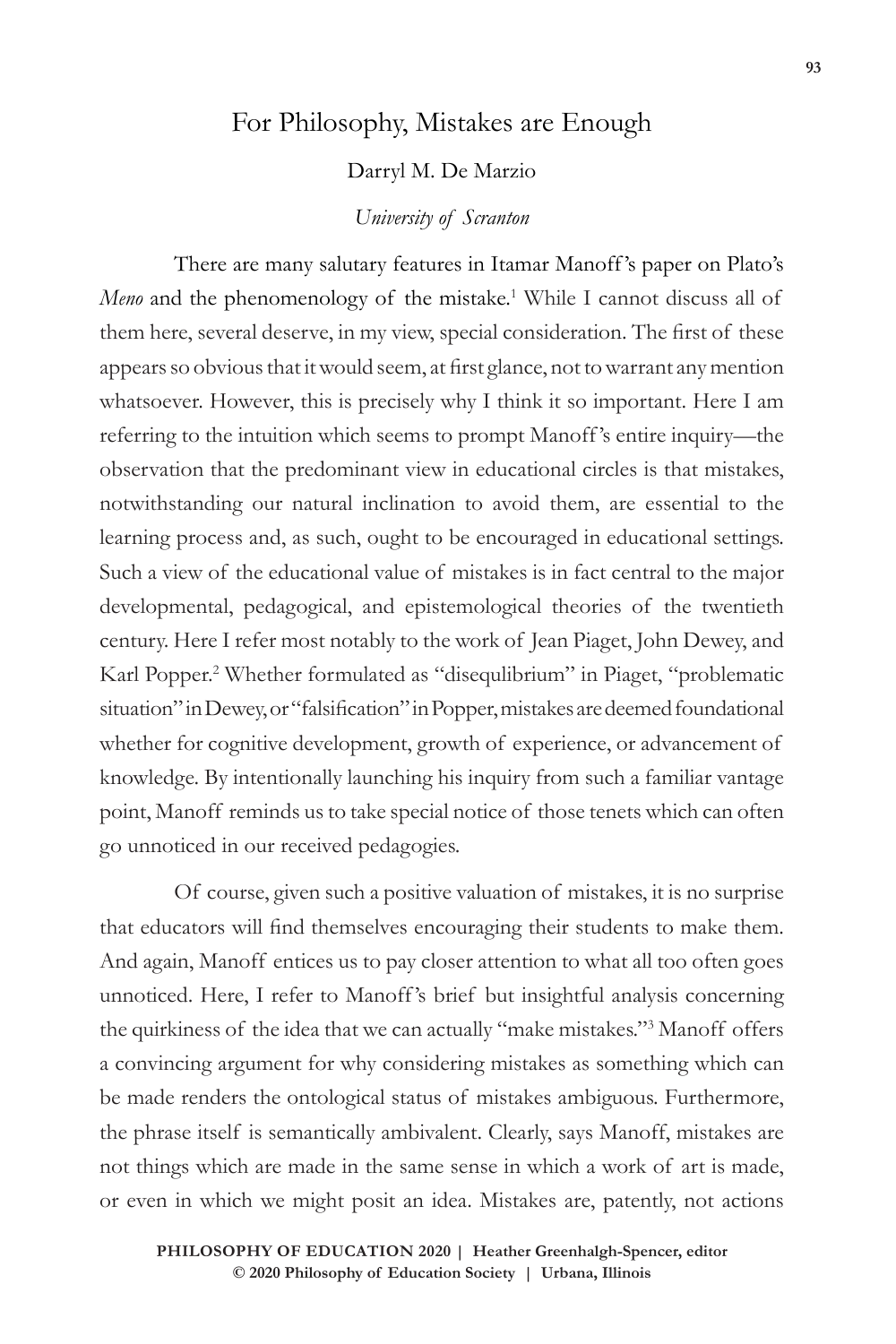or thoughts which we intend for to happen. And it is this insight which leads Manoff to raise the question, how do mistakes appear to us to begin with? And, given their self-evident appearance in the process of learning, how is it that we can learn from them?

Because mistakes are not something we make, nor are they the products of our own volition, they must appear to us as something other. This insight helps Manoff form the clue to how we can be said to learn from them. Mistakes act as something other than ourselves, something other than who and what we are, and thus they disrupt the naïve state of certainty which we inhabit at any given time. Mistakes appear to us in the form of a confrontation. Nowhere is this sense of the confrontational nature of mistakes made more manifest, as Manoff demonstrates, than in the dialogues of Plato, where we find Socrates perpetually leading his interlocutors to that anxiety fueled state of perplexity known in the philosophical tradition as *aporia*. It is at the moment when Socrates' interlocutor becomes so gripped by *aporia* that the desire to learn and for knowledge is ignited. However, as Manoff points out, the story that Plato presents of the learning process is more complicated. The demonstration with Meno's attendant is seemingly meant by Socrates to help ease Meno's concern about the very possibility of arriving at knowledge, but while the pedagogical event with the attendant is a success and leads to certainty, the inquiry that follows with Meno falls far short of attaining any satisfactory knowledge whatsoever.

For Manoff, this juxtaposition of the attendant's anxiety—which from the text itself can barely be adduced—with the more intense aporetic anxiety experienced by Meno, is problematic. When the attendant is confronted with his mistake, he is awarded with knowledge; when Meno is confronted with his mistake, no such knowledge is guaranteed. It seems to me that, for Manoff, the main difference in these two instances lies with the substance of the respective inquiries. He eloquently puts the matter this way:

> [The] concept of virtue is not the area of a square, and Socrates knows that he cannot provide Meno with the same results. What Socrates is offering Meno is a life of endless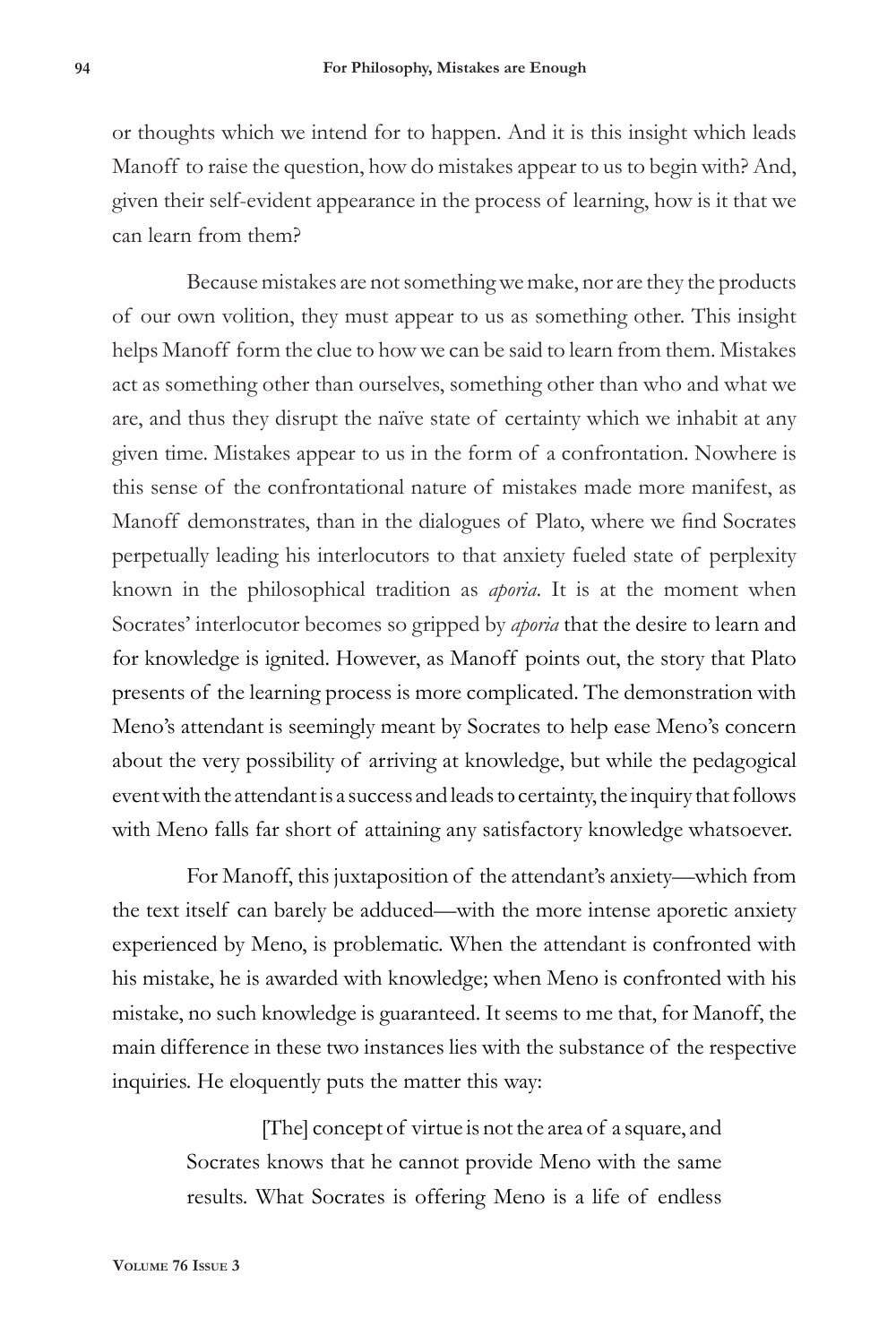inquiry, a life in exile. The anxiety emerges from a promise that cannot be kept, from a pursuit of certainty that cannot be satisfied. Outside the realm of geometry, learning ceases to resemble recollection, seeming more like a journey into the unknown.4

It is at this point, however, that I begin to part ways with Manoff's reading. For while it is certainly reasonable to suggest that the truth of Plato's theory of recollection hinges on whether or not knowledge can be attained, my sense, however, is that what matters most for Socrates in the context of the dialogue is not so much the offer of the "hopeful promise" that "the gift of knowledge awaits at the end of every journey of learning." In other words, it is not so much the promise of knowledge that is being offered but the opportunity for Meno to turn his attention to the soul and not to the reputation for knowledge that any alleged teacher (Gorgias, for example) might possess. We must remember that the implication of Plato's theory is not only that learning is nothing but recollection, but that precisely because learning *is* recollection can there be no such thing as teaching. If Socrates knows anything with certainty at the outset of his demonstration it is not only that, given a geometry problem, the attendant will arrive at knowledge, but rather that he will demonstrate to Meno that in arriving at knowledge the attendant was not instructed by Socrates. What seems to convince Meno most of all regarding the success of the theory of recollection is not the knowledge outcome at the end of the demonstration, but that neither Socrates nor anyone else had taught the attendant geometry. While knowledge may be necessary for learning, the point that Socrates wishes to make at this moment in the dialogue is that teaching, in the sense of teaching as *didaskalos*, or instruction, is not required for knowledge. He makes no such negative claim, however, about the role of his manner of dialectic. Indeed, the practice of dialectic, whether in partnership with an external facilitator like Socrates, or as an internalized cognitive process, is part and parcel of recollection, and thus learning, itself. As Socrates puts it:

These opinions have now just been stirred up like a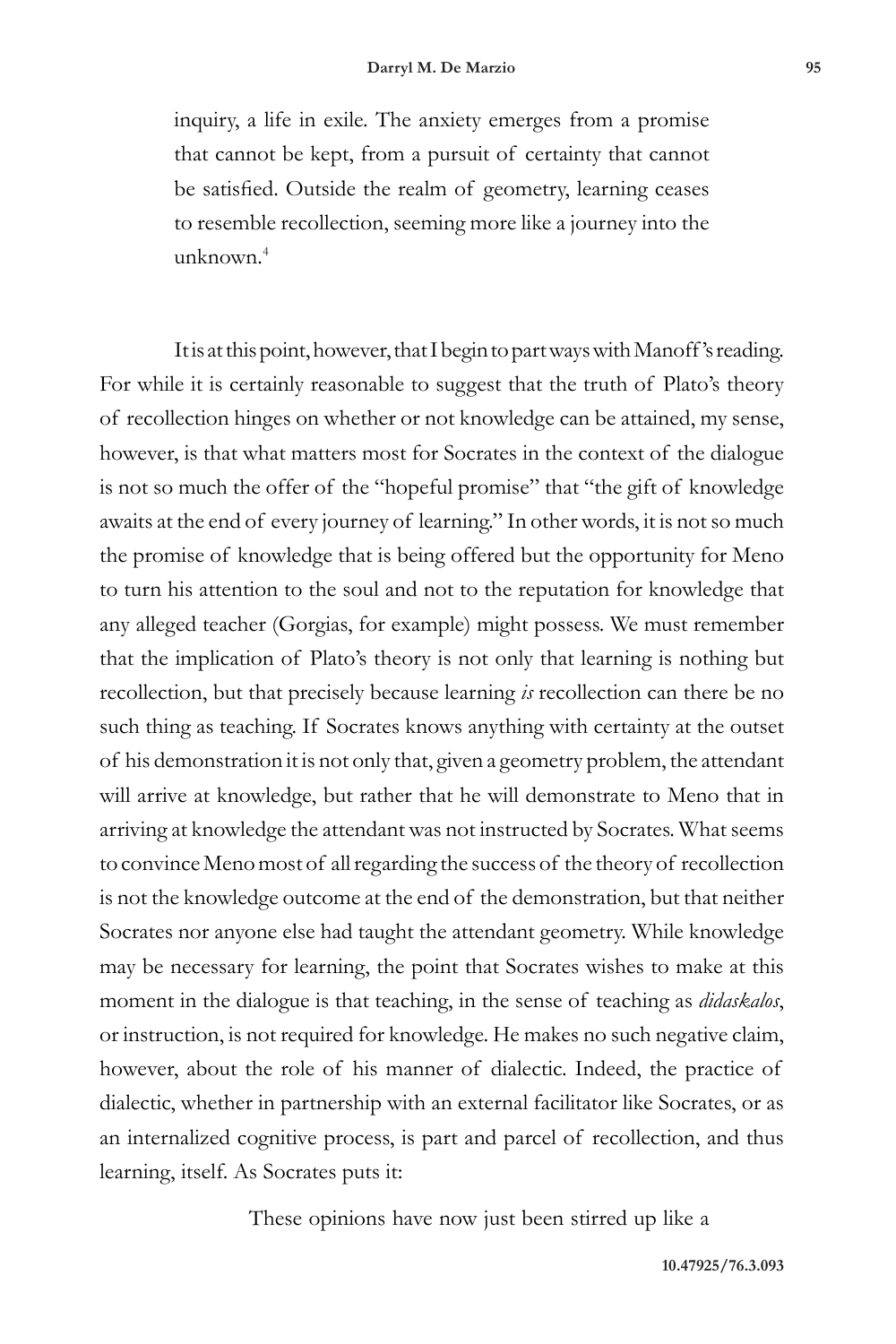dream, but if he were repeatedly asked about these same thing in various ways, you know that in the end his knowledge about these things would be accurate as anyone's. . . . And he will know it without having been taught but only questioned, and find the knowledge himself . . . (85c-d).5

In closing, I would like to pose a question to Manoff and see what he thinks. His final sentence suggests that the question, "how can we attain certain knowledge?" is the "canonical question" (of the Meno, certainly, but perhaps also the entirety of Plato's Socratic dialogues); whereas the question, "what do we do when we realize we were wrong?" serves instead as a "secret pedagogical anxiety," a question that, like an apparition, haunts the philosophical tradition.<sup>6</sup> My question then is whether Manoff might entertain the possibility that it is instead the problem of pedagogical anxiety that is central to Socrates' project and not the possibility or promise of knowledge. Whether with the young politician Meno, or the insatiable Alcibiades, could it be that the goal of Socrates, and thus of philosophy itself, is not primarily the attainment of certainty, but rather to learn to care for the self and to pay attention to the soul? Awareness of one's mistakes, then, brings one to greater awareness of the condition of one's soul, and thus leads to the learning of what prevented one from realizing their mistakes in the first place. In other words, could it be that the point of philosophy is simply the awareness of our mistakes, and not the attainment of knowledge?

<sup>1</sup> Itamar Manoff, "Toward a Phenomenology of the Mistake: A Reading of Plato's Meno," *Philosophy of Education* 76, no. 2 (2020).

<sup>2</sup> For discussion see, Henry J. Perkinson, *Learning from Our Mistakes: A Reinterpretation of Twentieth-Century Educational Theory* (Westport, CT: Greenwood Press, 1984). Interestingly, Perkinson expels Dewey from his list of the major theorists and educators who have advanced this "Darwinian"